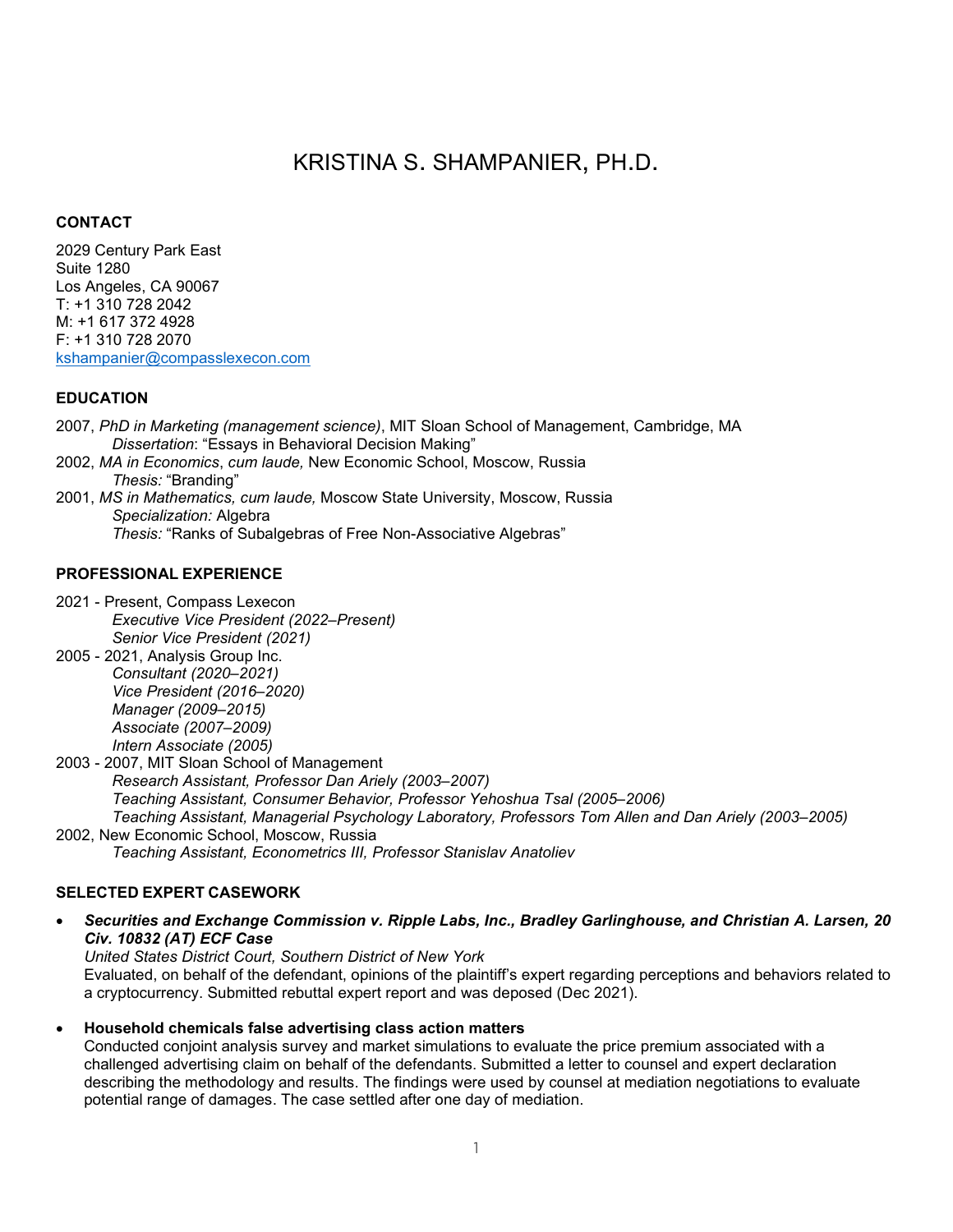Conducted similar analysis for a related case involving an allegedly omitted warning. Submitted a letter to counsel and expert declaration.

## • **Beauty products trademark infringement**

Designed an experiment/survey to test for consumer confusion in a trademark infringement matter involving a beauty product for the defendant (applicant) before the Trademark Trial and Appeal Board of the US Patent and Trademark Office. Filed an expert report, after which the opposer withdrew all oppositions.

## • **Banking false advertising class action**

Conducted an online survey in the choice experiment format on behalf of the defendant to evaluate whether the allegedly misleading omission had an impact on consumer purchase decisions.

## • **Fast food employment litigation**

Evaluated the possibility of interviewing class members and reviewed the opposing expert's approach on behalf of the defendant, a fast-food chain.

• *A.R., by and through Her Next Friend, Susan Root, et al., v. Elizabeth Dudek, in Her Official Capacity as Secretary of the Agency for Health Care Administration, et al.* **and** *United States of America v. The State of Florida*

## *US District Court, Southern District of Florida*

Evaluated on behalf of the defendant a set of unscripted interviews conducted by the plaintiffs' expert in a health care case involving preferences of patients' families. Submitted rebuttal expert report and was deposed (2016).

## • **Hospitality business trademark infringement**

Designed and fielded an "Eveready" experiment/survey to test for consumer confusion in a trademark infringement matter in the hospitality business for the defendant (registrant) before the Trademark Trial and Appeal Board of the US Patent and Trademark Office.

## • **Electronics false advertising**

Submitted three reports on behalf of the challenged party in a case considered by the National Advertising Division of the Council of Better Business Bureaus. Opined on the merits of the design of a consumer electronics product test conducted for advertising claims.

## **SELECTED CONSULTING EXEPERIENCE**

## **Intellectual Property**

## • **Trademark and trade dress infringement matters**

Developed numerous online experimental design surveys in the "Eveready" and "Squirt" format and rebuttal analyses of "Eveready" surveys testing consumer perception and confusion with respect to wordmarks, design marks, trade dress, and an advertising slogan in a variety of cases, including in clothing, compliance, food, fashion, auto, luxury goods, entertainment, outdoor activities, and music industries. Addressed issues of materiality (via a choice experiment survey and open-ended purchase driver survey), dilution, and secondary meaning. Assisted experts in survey design, implementation, and analysis of surveys, as well as in drafting reports and preparations for depositions. Assisted counsels with preparation for depositions of opposing experts. Such cases include:

• *Denimafia Inc. v. New Balance Athletic Shoe, Inc. et al.* **and** *New Balance Athletic Shoe, Inc. v. Denimafia Inc.* 

## *US District Court, Southern District of New York*

Supported Professor Joel Steckel, who was retained by New Balance, the defendant and counterclaimant in a trademark infringement mater involving the "less is more" <=> symbol used on New Balance Minimus footwear. Assisted Professor Steckel in designing, fielding, and analyzing an "Eveready" survey/experiment testing for reverse confusion (i.e., confusion with respect to the source, sponsorship, or affiliation of Denimafia products), drafting report, and preparation for deposition. In its summary judgment in favor of New Balance, the court credited Professor Steckel's survey with showing "a zero percent rate of reverse confusion with respect to the source of jeans bearing the <=> mark" and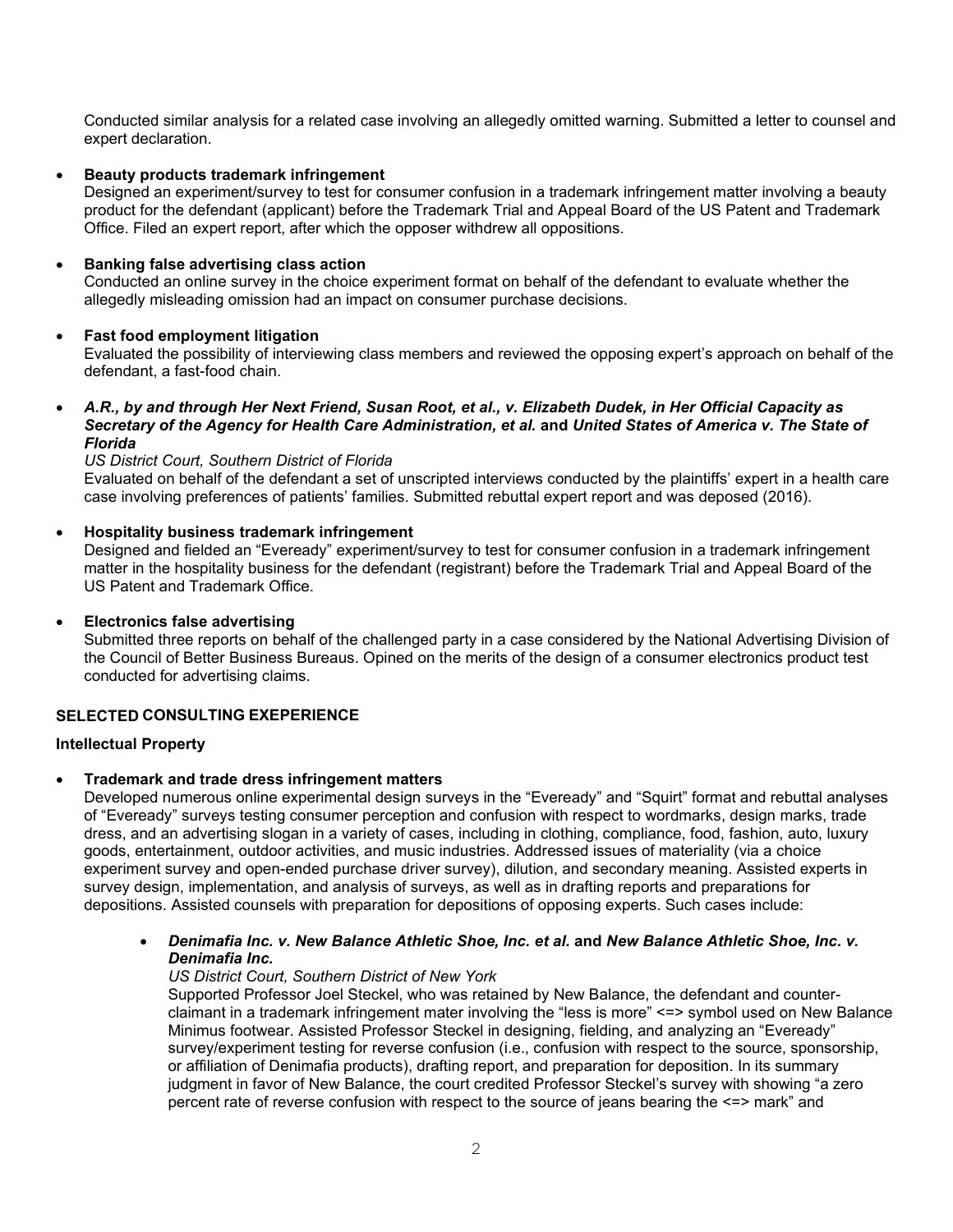discounted Denimafia's objections to the survey design. Denimafia appealed the summary judgment decision, but ultimately did not pursue the appeal and the appellate court dismissed it.

## • **Luxury goods trademark infringement and dilution matter**

Developed an online experimental design survey to test whether consumers noticed and how they perceived a logo briefly appearing in a TV commercial. Evaluated opposing expert's survey. Assisted expert in survey design, implementation, and analysis of survey; developing rebuttal points for opposing expert's survey; drafting reports; and preparation for depositions; assisted counsel in preparation for deposition of opposing expert.

## • **Smartphone and tablet patent infringement matters**

Assisted experts in survey design, report drafting, and preparation for deposition and trial testimony. Evaluated opposing expert's surveys (including a conjoint-style survey) aimed at isolating the value to consumers of the patented features in smartphones. Assisted counsel with preparation for and at depositions of opposing expert and data witnesses. Assisted at trial.

## • *Hitachi Maxell, Ltd. v. ZTE Corp. and ZTE USA Inc.*

*US District Court, Eastern District of Texas, Texarkana Division*

Supported Tülin Erdem, Professor of Business and Marketing at the NYU Stern School of Business, from case inception to trial on behalf of Maxell and Mayer Brown. Assisted in designing and implementing a survey of smartphone and tablet owners to assess the awareness and relative importance of a feature disclosed in one of the asserted patents: automatic GPS map orientation. The damages expert used the survey results to inform her analysis of reasonable royalty damages. The jury found that the asserted patents were valid and infringed by ZTE and awarded Maxell damages of \$43.3 million.

## **False Advertising**

## • *Kenneth Hobbs v. Brother International Corporation*

## *US District Court, Central District of California*

Supported Professor Joel Steckel of New York University Stern School of Business in conducting two surveys on behalf of Brother International Corporation, the defendant in a consumer class action false advertising case. The plaintiff claimed that the printers at issue did not scan complete pages, causing the edges of images to be truncated. One survey evaluated consumer awareness of a printer's alleged malfunctioning. The other, a survey/experiment, addressed the materiality of this limitation to consumers. In its order denying class certification, the court cited the experiment involving more than 450 people who had purchased or planned to purchase a printer close to the time of the survey, which found that "consumers chose the Brother printer with nearly identical frequency regardless of whether they were made aware of the unscannable margin at the time of their selection." The plaintiff agreed to dismiss his case with prejudice and waive his right to appeal. Assisted Professor Steckel with design, implementation, and analysis of the studies; drafting reports and declarations; and preparation for deposition.

## • **E-Retailer false advertising matter**

Supported Professor Joel Steckel in conducting two experiments on behalf of a major e-retailer accused of using misleading reference price terms (e.g., "Compare at"). In the first study, groups of consumers visiting the defendant's website were randomly assigned to view the reference price labels as either "MSRP" (manufacturer's suggested retail price) or "Compare" throughout their shopping session and subsequent website visits. No difference in the sales conversion rate was found. Further, a survey of consumers who made purchases during the study period showed no difference in recall of the product price, the reference price, or the term used with the reference price. The second study, conducted with an online consumer panel, found that consumers' understanding of reference prices did not depend on the label used (e.g., "was," "compare at," "compare," and "MSRP"). Assisted in design, implementation, and analysis of both studies, and in preparation of deposition and trial testimony.

## • **Online services false advertising matter**

Evaluated opposing experts' surveys testing consumer perception of charges for an online service. Assisted in drafting report and counsel's briefs, as well as in preparation for depositions. Assisted counsel in preparation for depositions of opposing experts.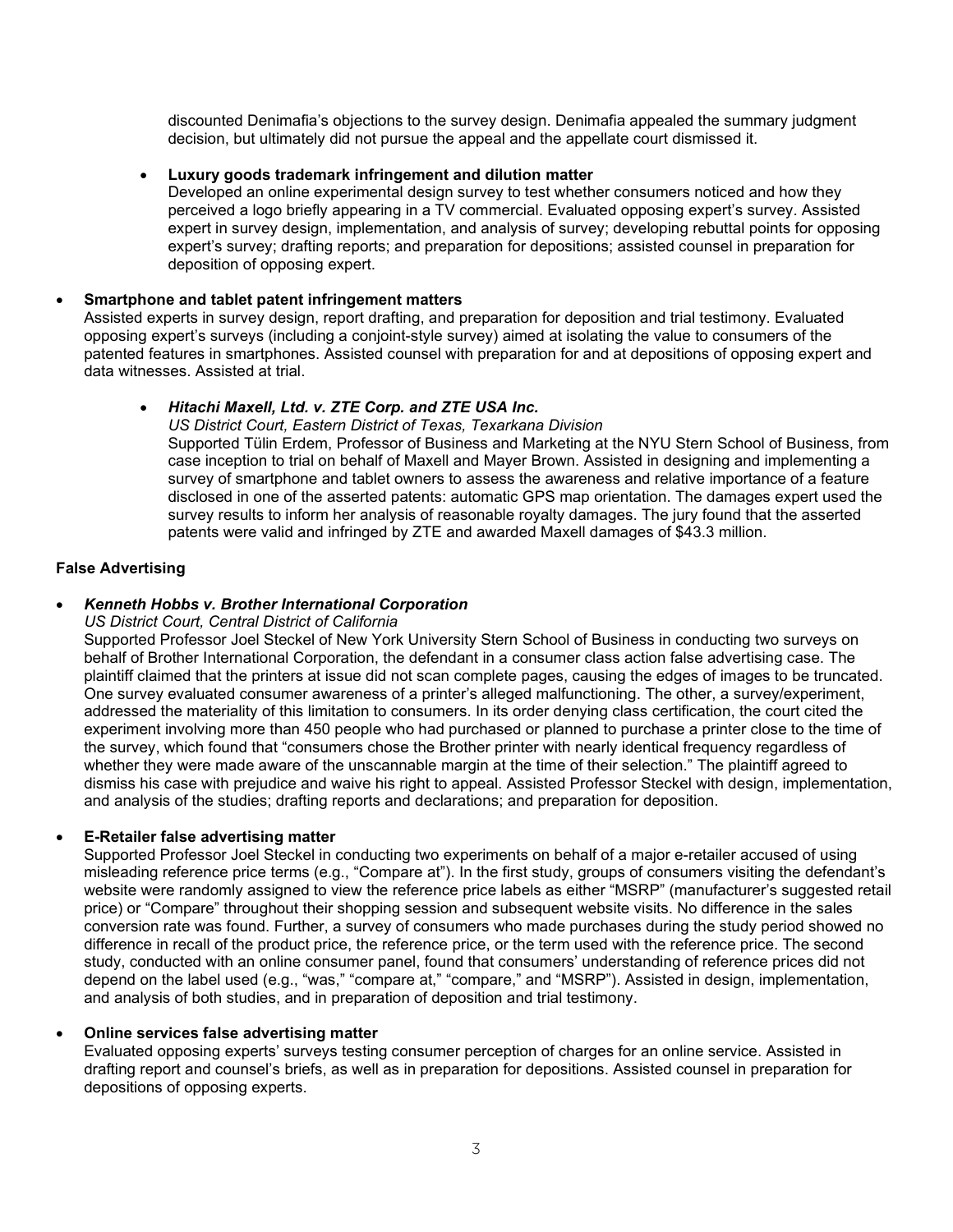# • **Cigarette false advertising matter**

Evaluated opposing counsel's survey-like methodology to evaluate consumer perception of cigarette packaging. Assisted expert in drafting declarations and report.

## **Corporate Acquisitions**

## • **AT&T's acquisition of DIRECTV** − **survey of consumer preferences**

Supported Professor Ravi Dhar of the Yale School of Management in developing, conducting, and analyzing a survey examining consumer attitudes toward bundled Internet and television services, in a case widely covered by the media. AT&T and DIRECTV cited the outcome of the study in their applications to the Federal Communications Commission (FCC), pointing to the benefit to consumers when Internet and television services are delivered by the same provider. The FCC and the Department of Justice approved the acquisition. Assisted Professor Dhar in survey design, implementation, and analysis, as well as report drafting.

## **Antitrust**

- **Microsoft antitrust matters**
	- *Jim Hood, Attorney General ex rel. State of Mississippi v. Microsoft Corporation Chancery Court of Hinds County, Mississippi*
	- *Pro-Sys Consultants Ltd. and Neil Godfrey v. Microsoft Corporation and Microsoft Canada Co./Microsoft Canada CIE Supreme Court of British Columbia*

Developed affirmative damages analysis and rebuttals of the plaintiffs' damages analysis and class certification arguments in the cases involving allegations of Microsoft's overcharging consumers for its operating systems, word processors, and spreadsheet products.

• **Credit cards antitrust matter**

Developed an online experimental design survey to expose issues with opposing expert's survey testing consumer reaction to retailers' potential credit card policies. Assisted expert in survey design, implementation, and analysis preparation of report; and in preparation for and at deposition. Assisted counsel in preparation for deposition of opposing expert.

• **High tech antitrust matters, including** *Advanced Micro Devices, Inc. v. Intel US District Court, District of Delaware* Analyzed incremental costs for price/cost analysis. Assisted in data production and analysis, drafting reports, deposition preparation, and at deposition.

## **PUBLICATIONS**

"Choice Experiments," with Joel Steckel, Rebecca Kirk Fair, and Anne Cai in *Legal Applications of Marketing Theory*, Cambridge University Press, Jacob Gersen and Joel Steckel, eds., 2022-2023, forthcoming

"Patient Quality of Life and Benefits of Leptin Replacement Therapy (LRT) in Generalized and Partial Lipodystrophy (GL, PL)," with Omer Ali, Keziah Cook, Edward Tuttle, Charles Gerrits, and Rebecca Brown, *Diabetes*, Vol. 61, Supplement 1, 1331-P, 2018

"How To Interpret A Contract? Ask Those Who'd Sign It," with Omri Ben-Shahar, Lior Strahilevitz, Duo Jiang, and Rebecca Kirk Fair, *Law360*, March 21, 2018

"Survey And Real-World Data: A Winning Combination," with Peter Simon, Riddhima Sharma, and Rebecca Kirk Fair, *Law360*, July 2017